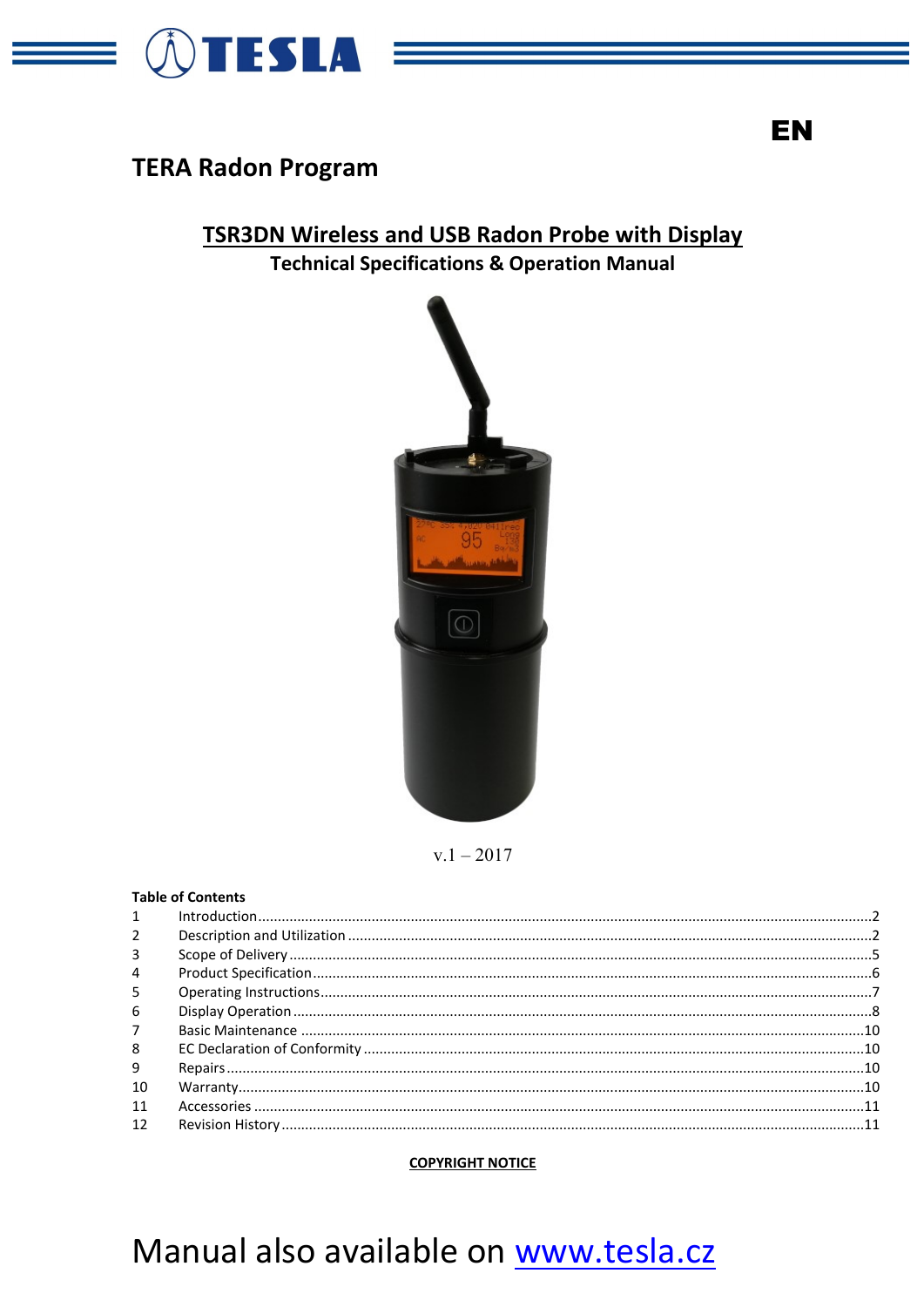No part of this document may be reproduced, republished, translated or digitalized in any form or by any means, without prior written permission of TESLA.

Information contained in this manual relates exclusively to the TERA system component specified on the title page. New versions and modifications may be developed without prior notice to current users. TESLA has made every attempt to provide you with complete, error-free and accurate information in this manual. TESLA is not liable for errors or omissions contained in this document, or for any damages however resulted from using or relying on any information contained herein. TESLA's liability for errors shall be strictly limited to correcting such errors and providing advisory services as described below.

Users should be familiar with operation basis of used product. If you experience any problems with your product, please contact us at:

> TESLA Rubeska 215/1 190 00 Prague 9 - Vysocany [www.tesla.cz](http://www.tesla.cz/)

#### <span id="page-1-0"></span>1 Introduction

This document describes technical specifications and user operation of the TSR3DN Wireless and USB Radon Probe with Display.

Product was developed and manufactured in the Czech Republic. All rights reserved TESLA. Offer or delivery of products or services related to the product does not include transfer of ownership rights.

Before using the product, please read this manual carefully and understand all operating and safety precautions. Compliance with operational and safety precaution can prevent from damage to equipment or injuries to personnel. Operating and safety instructions in the document are marked as follows:

#### *Attention! This formatted text indicates the operating and safety instructions.*

The product may only be used in the specified manner and for its intended purpose. The product may be provided to third persons along with this documentation only.



#### <span id="page-1-1"></span>2 Description and Utilization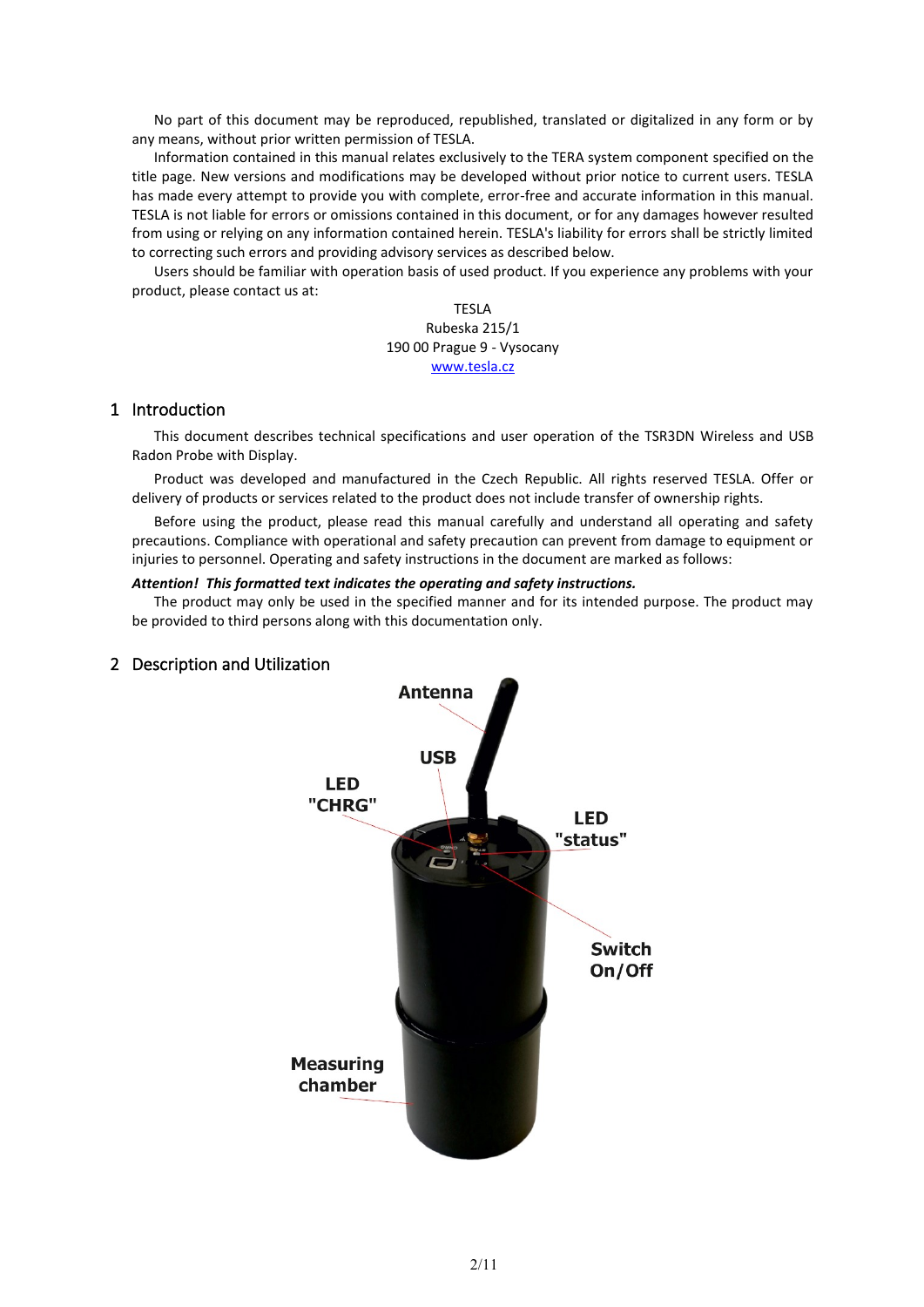TSR3DN is designed for continuous measuring of radon concentrations in buildings.

Portable probe basis is a measuring chamber with a semiconductor detector. Radon enters the chamber by diffusion through the input filter on the bottom of probe. The probe measures in autonomous and time continuous way. It processes results every 4-minute intervals and from this counts short-term moving average of radon concentration ( 1 hour moving average - average of 15 4-minute process intervals). It also counts long-term moving average of radon concentration (24 hours moving average). The probe saves time records of these radon concentration values including values of humidity and temperature within its internal memory (typically at an interval of 1 hour). Next saved value is time record of measuring energy spectrum (typically at an interval of 12 hours). All results are shown on display as well see paragraph ´Display Operation´.

The probe is random for location in measured place, but generally it is put on the bottom of the probe. Bottom of the probe cannot be covered. The probe can be switched on/off by switch. LEDs "STAT" and "CHRG" indicate current status of probe see 'Operation manual' below.

The resulting values can be downloaded continuously during measurement or at once at the end of measurement. Data from the radon probe can be downloaded to a PC directly via USB interface or wirelessly via antenna and Central Unit. Central Unit is not included with package of TSR3DN and it is sold and delivered extra ; see <http://www.tesla.cz/>.

#### **TSR3DN Radon Probe can be operated by these ways:**

A) **Standalone probe** - Thanks to its independent battery power, portable radon measuring probe supports flexible placing options within monitored structures. Accumulator will last for more than 1 year after full charging. After switching on TSR3DN immediately starts measuring and saving results into internal memory. Results are possible to continuosly watch on display. The resulting values are downloded after end of the measurement by B) or C) way.



B) **Probe connected via USB** – Using usbRADONview app and USB cable is possible to download results to PC continuously during measurement or at once at the end of measurement. TERAview application, drivers and user manual is free downloaded on website: [http://www.tesla.cz/.](http://www.tesla.cz/)



C1) **Wireless network for radon measurement** - Central Unit supports simultaneous data downloads from up to 16 probes. All values are saved again into central unit memory. Via connected computer to Central Unit and TERAview application on PC it is possible to download and process all data from system and configure whole system. Setting and configuration of TSR3DN Radon Probe and whole system is also managed by TERAview application on PC. TERAview application version 3.11.6 and higher, drivers and user manual with detail configuration description is free downloaded on website[: http://www.tesla.cz/.](http://www.tesla.cz/)

 In case of time continuous measurement of radon concentration or in case of setting in regulation system the probe must be placed in radio range of Central Unit. Distance (radio range) between TSR3DN and central unit is up to 600m in open space. In buildings it depends on number of walls, building material, etc. Strength of radio signals (RSSI) is monitored by Central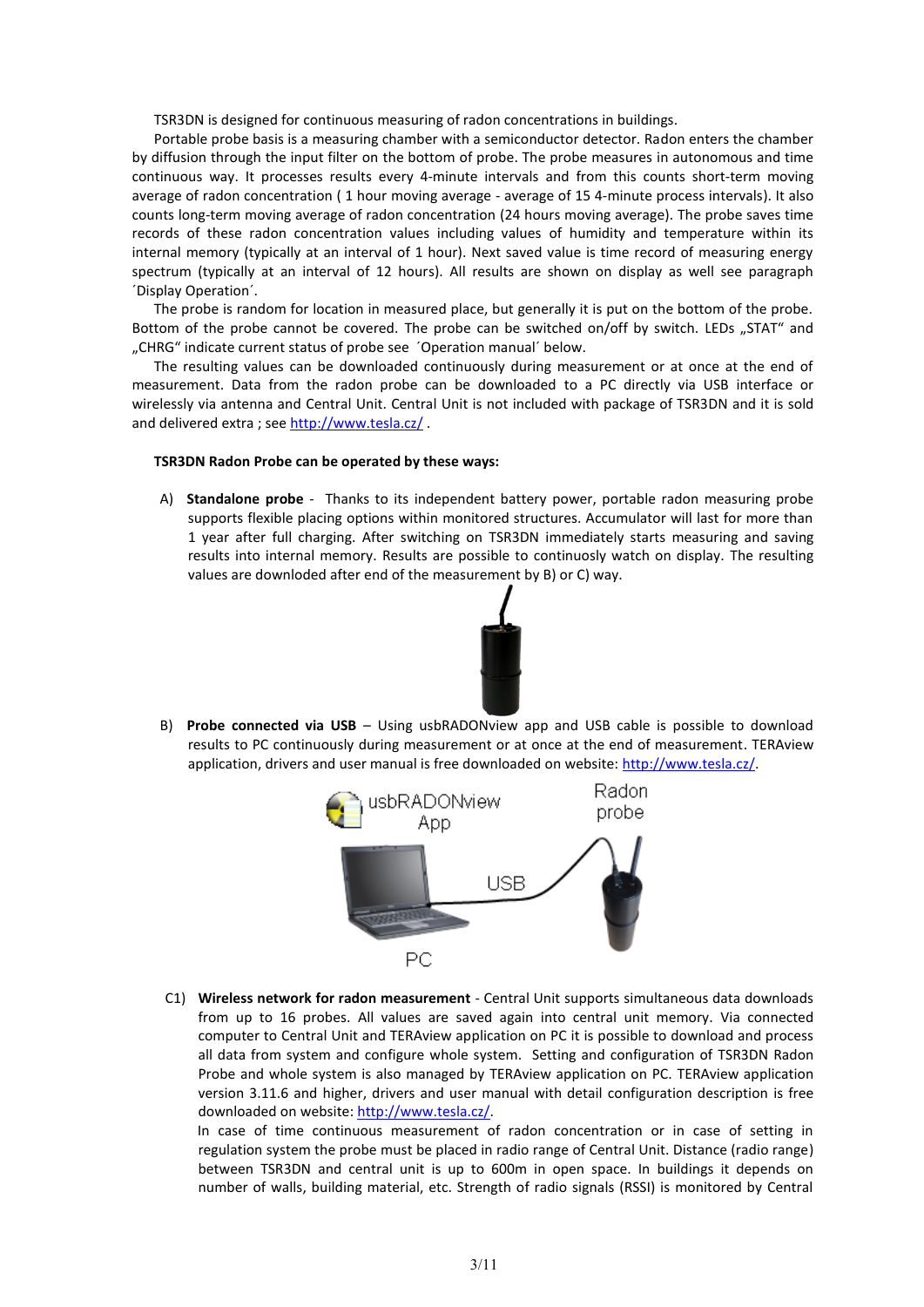Unit. If radio signal strength between individual elements is insufficient, TSR2 radon probe must be inserted or repeater must be used to extend the signal; see <http://www.tesla.cz/>



C2) **Wireless network for radon regulation –** Featuares of system are same as in C1) way. Radon measuring probes located in building transmit their current radon concentration values to central unit wirelessly. Central unit analyzes this information and on the basis of measured (set) concentration level value it sends command to actuator (wireless actuator or actuator in central unit can be use) which is hardwired with power relay. Power relay switches on a fan which decreases radon concentration within an area. After decreasing of radon concentration, actuator receives command to switch off fan. This cycle repeats depending on increasing or decreasing volume activity of radon in building.

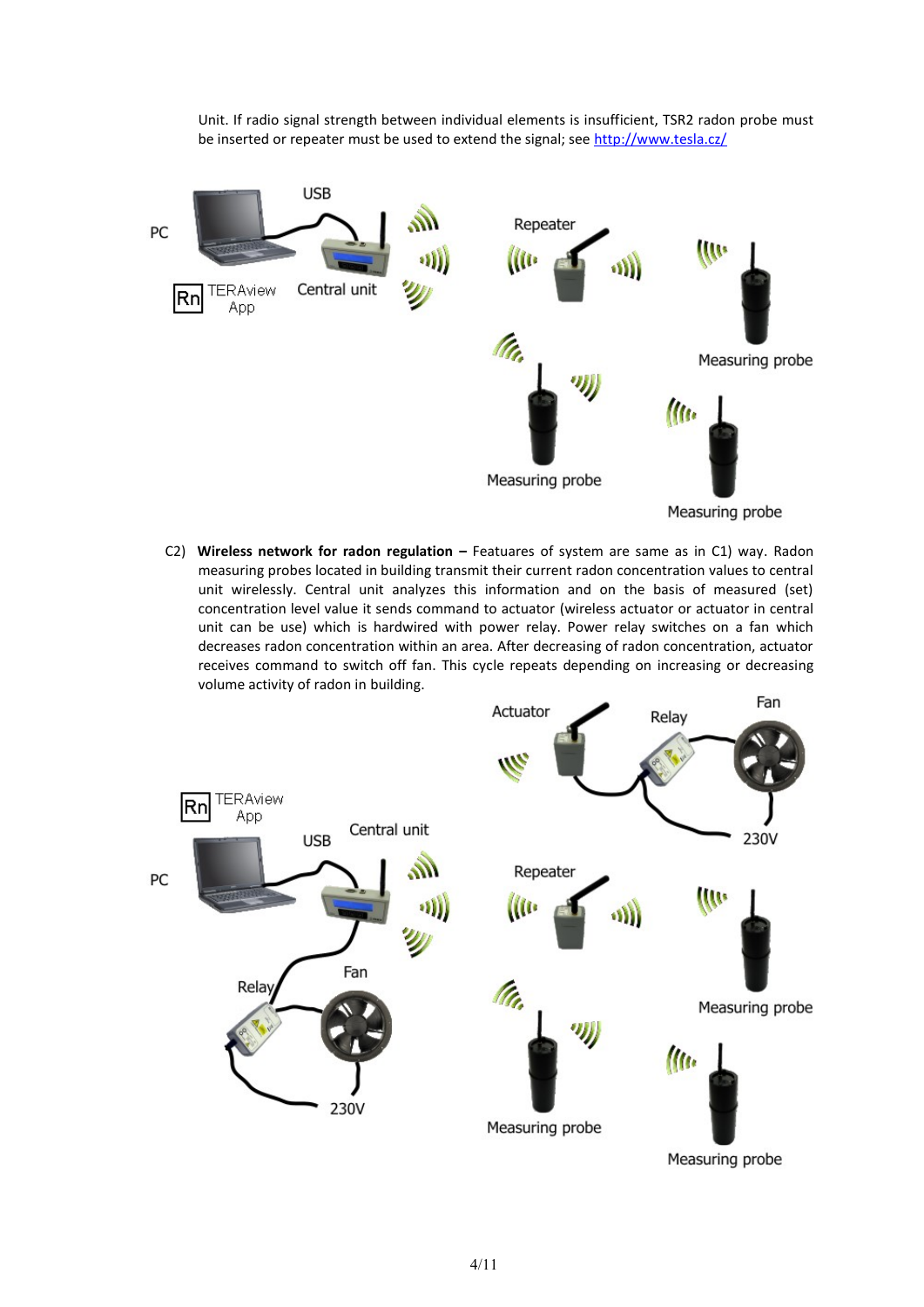#### **Version comparison**

| version          | wireless | <b>USB</b> | battery | rechargeable | switch | diagnostic | advance  | compatibility |
|------------------|----------|------------|---------|--------------|--------|------------|----------|---------------|
|                  |          |            |         | accu         | on/off | <b>LED</b> | $FWaSW*$ |               |
| TSR4/TSR3/TSR3DN |          | ́          |         |              |        |            |          |               |
| TSR2-OS3.08NP*   |          |            |         |              |        |            |          |               |
| TSR <sub>2</sub> |          |            |         |              |        |            |          |               |

\* TSR2–OS3.08NP – Radon probe TSR2 firm upgraded FW and SW

\* advance FW and SW:

Choice of measuring algorithm – Measuring from RnA or from RnA+RnC

Automatic results download from central unit to files in PC during the measurement Setting spectra record interval

Date and time of spectrum are available in records.

Quicker download data from probes if you download data after end of the measurement.

Possibility of various identification writing into internal memory of probe

## **Compatibility**

TSR3DN radon probe is wirelessly compatible with only these type of devices:

TSR4,

TSR2- OS 3.08 NP (firm upgraded FW and SW),

TCR3- OS 3.08 NP (firm upgraded FW and SW),

TCR4 - OS 3.08 NP (firm upgraded FW and SW),

TCR4A,

TRR2 - OS 3.08 NP (firm upgraded FW and SW),

TAR2 - OS 3.08 NP (firm upgraded FW and SW).

TSR3DN radon probe isnt wirelessly compatible with these type of devices: TSR2, TCR3, TCR4, TRR2, TAR2.

## <span id="page-4-0"></span>3 Scope of Delivery

- TSR3DN Wireless and USB Radon Probe with display
- Power adapter 230VAC/5VDC
- USB cable A-B
- Antenna
- <span id="page-4-1"></span>• Operation Manual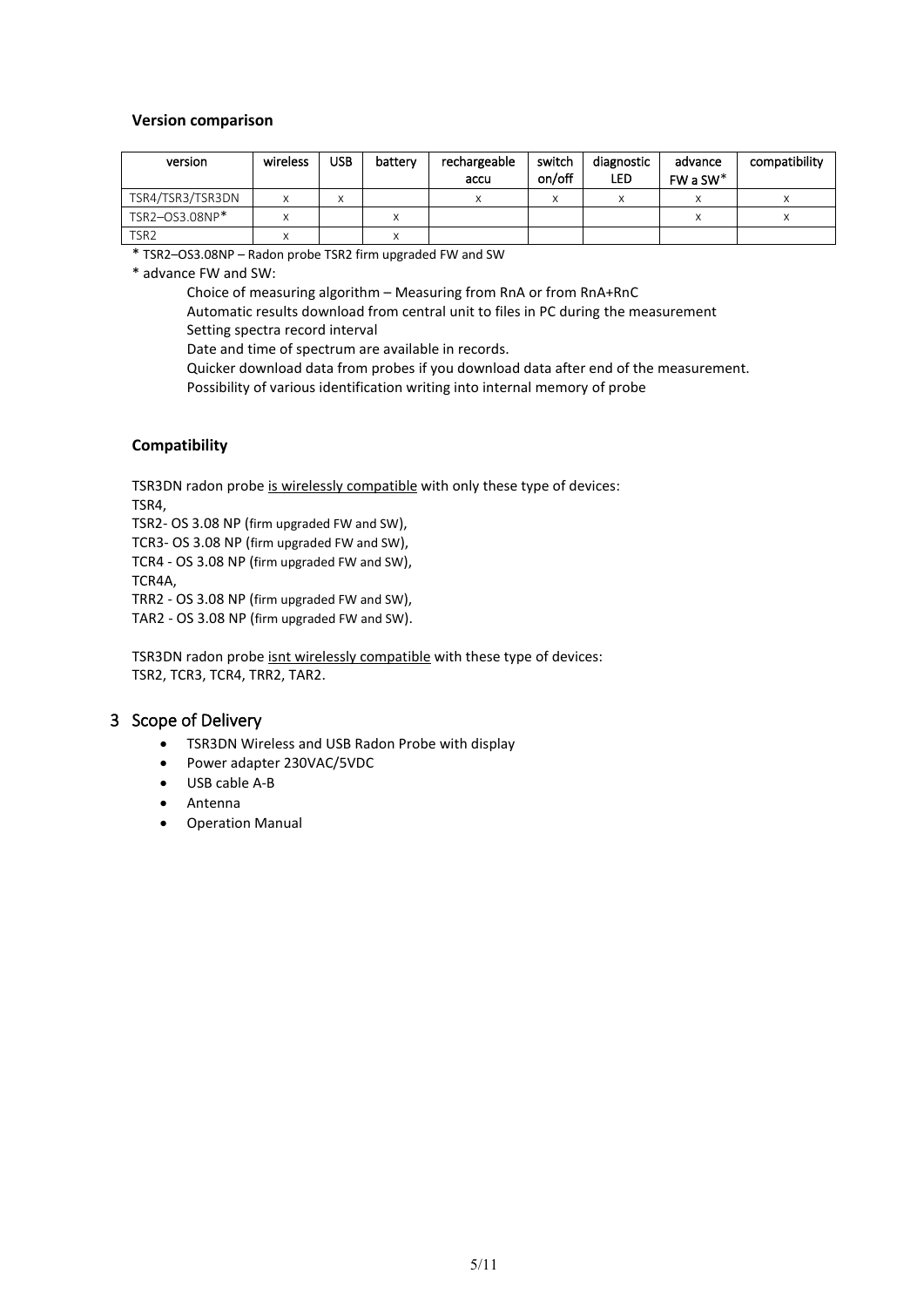# 4 Product Specification

| Product                               | TSR3DN Wireless and USB Radon Probe with display                            |
|---------------------------------------|-----------------------------------------------------------------------------|
| Type symbol                           | 042 127 202 000                                                             |
| Average measurement sensitivity       | 0,25 count/hour/Bq.m-3                                                      |
|                                       | (method RaA+RaC; 15°C ÷ 30°C; rel. hum. 20% ÷ 40%)                          |
| Measuring range                       | $MDA - 100 000 Bq/m^3$ ;                                                    |
|                                       | MDA = 100 Bq/m <sup>3</sup> per 1 hour or 20 Bq/m <sup>3</sup> per 24 hours |
| Measurement uncertainty               | < 13% at 300 Bq/m <sup>3</sup> per 1 hour;                                  |
|                                       | < 3% at 300 Bq/m <sup>3</sup> per 24 hour                                   |
| Measuring chamber capacity            | 0,176 dm3                                                                   |
| Response rate                         | < 30 minutes (RaA); < 3 hours (RaA + RaC)                                   |
| Measuring algorithm                   | quicker, less sensitive (calculated from RaA)                               |
|                                       | slower, more sensitive (calculated form RaA + RaC)                          |
| Measuring relative humidity range     | $10 - 90 %$                                                                 |
| Measuring temperature range           | $-20$ to + 60 °C                                                            |
| Radio interface                       | 868MHz                                                                      |
| Max number of measuring network       | 16                                                                          |
| elements                              |                                                                             |
| Probe to terminal unit RF range       | depends on number of walls and building material, up to 600 m in            |
|                                       | open space                                                                  |
| Possibility of using repeater         | yes                                                                         |
| Results reading interval (from probe) | 240-65535 sec (4 min - 18.2 hours)                                          |
| Records saving interval (probe)       | 1-255 minutes, default 1 hour                                               |
| Results memory capacity in probe      | 150 days                                                                    |
| Powering                              | internal rechargeble accumulator; charging via USB                          |
| Accu life after full charging         | >1 year (also depens on operating conditions)                               |
| Built-in display                      | graphical, 128 x 64 pixels, orange                                          |
| Radon concentration results display   | short-term (1 hour running average)                                         |
|                                       | long-term (24 hours running average)                                        |
| Dimension                             | Ø 80 x 175 mm                                                               |
| Operating conditions                  | Temperature: -10 °C to +40 °C                                               |
|                                       | Recommended relative humidity: 10% - 75%                                    |
|                                       | Maximum working relative humidity: 0% - 99%                                 |
|                                       | * Increased humidity reduces the life of a charged battery.                 |
|                                       | * There must be no condensation of water in the chamber -                   |
|                                       | erroneous results                                                           |
| Detector life                         | 50-100 million pulses;                                                      |
|                                       | that means at an average concentration of 1000 Bq / m3 -> 12<br>years;      |
|                                       | 10,000 Bq / m3 -> 1 year                                                    |
|                                       |                                                                             |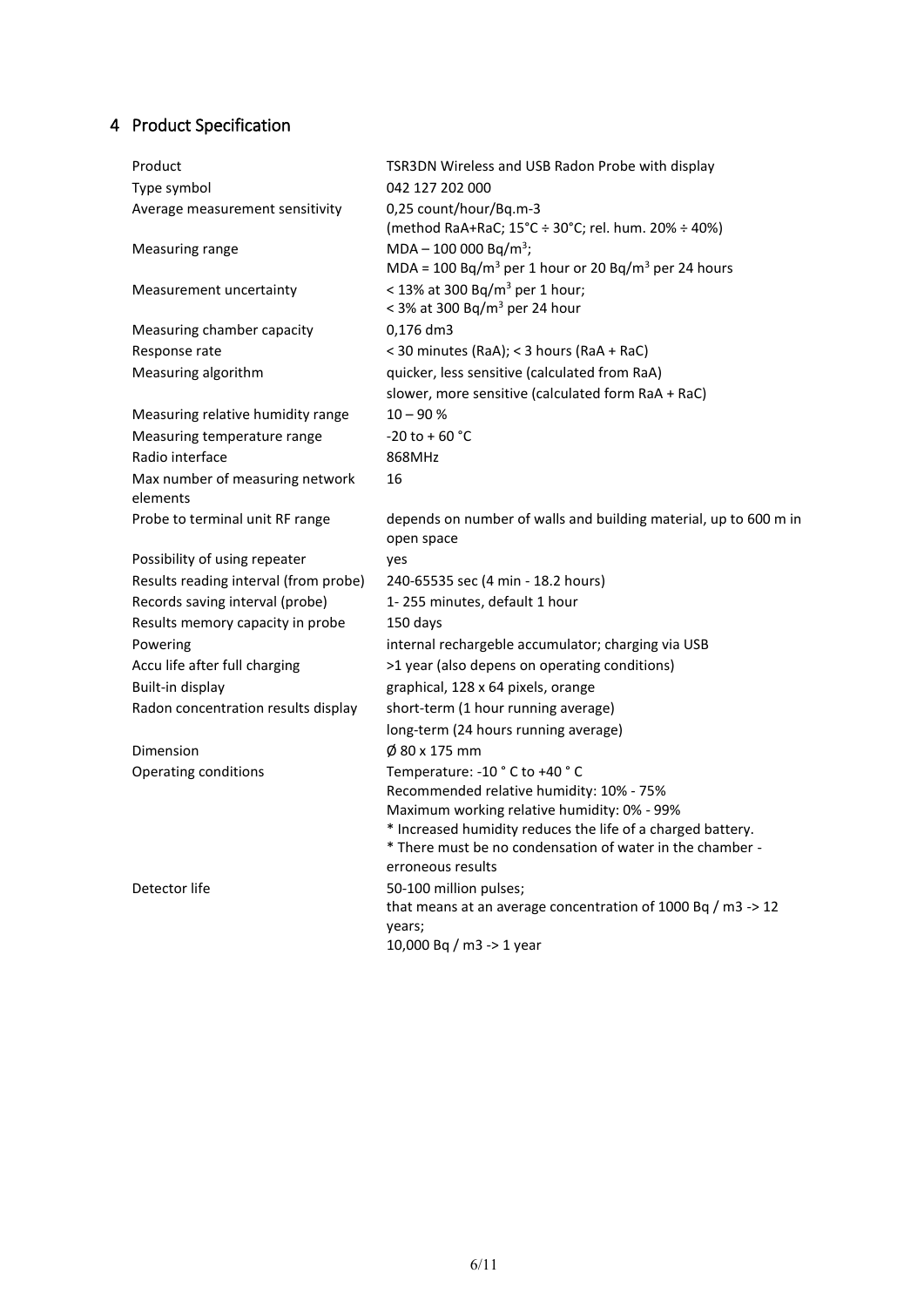# <span id="page-6-0"></span>5 Operating Instructions

#### **Switching on and off:**

 The probe measures radon concentration autonomously and communicates in wireless network only if the switch is in position "I"( switch on). The switching on is signalized by LED diode "STAT" according chart below.

If the switch is in position  $.0$ " (switch off) the probe doesn't measure radon concentration and doesn't communicate in wireless network. In switching off mode the probe only keeps running real time for correct date and time of records in case of switch it on again. By switching off the probe doesn´t lose previous records of measurement. The switching on is signalized by LED diode "STAT" according chart below.

It is possible to download data from probe over USB in both position of switch.

#### LED diode "STAT":

It signalizes status radon probe according to following chart:

| Color                       | <b>Description</b>                                                          |  |
|-----------------------------|-----------------------------------------------------------------------------|--|
| <b>Green blink 3x</b>       | Radon probe has just been turned on.                                        |  |
| <b>Green blink after 5s</b> | Radon probe measures and works correctly                                    |  |
| Yellow blink 3x             | Radon probe has just been turned off.                                       |  |
| Green / Yellow              | Radon probe measures but troubles are occur. - especially low capacity of   |  |
| blink after 5s              | accumulator. Warnings and errors are shown in PC application.               |  |
| No light, No blinking       | Radon probe doesn't measure or accumulator is empty or device is damaged.   |  |
|                             | Charging process of accumulator is described in chapter "Basic Maintenance/ |  |
|                             | Accumulator charging"                                                       |  |

#### **Antenna installation:**

 Supplied antenna is screwed on antenna connector. When installing antenna, hold antenna by knurled end.

#### **Power supply:**

According to operation method the radon probe can be supplied:

- 1) By internal accumulator for portable use Radon probe includes internal accumulator which is able to ensure autonomous operation of probe for more than 12 months without charging. Depends on frequency of wireless data downloading from probe. Accumulator is charged with USB port and provided USB cable. The USB cable is possible to connect to PC or to delivered power adapter. Status of accumulator and charging process are described in paragraph ´Basic Maintenance/Accumulator charging´
- 2) By mains power supply 230V/50Hz for stationary use Radon probe is permanently supplied by delivered power adapter. Power adapter is connected to probe via provided USB cable. In case of blackout internal accumulator ensures UPS function.

#### **Configuration:**

Setting and configuration is different according to operation way of radon probe.

If the probe is used for autonomous measurement and data downloading via USB interface then the setting and configuration are realized by usbRADONview application. UsbRADONview application, drivers and user manual with detail configuration description are free downloaded on website: [http://www.tesla.cz/.](http://www.tesla.cz/)

If the probe is used for wireless measurement and wireless data downloading then setting and configuration of probe and whole measuring system is realized by Central Unit connected to PC and TERAview application. Central Unit is not included with package of probe and it is sold and delivered extra; see [http://www.tesla.cz/.](http://www.tesla.cz/) TERAview application, drivers and user manual with detail configuration description are free downloaded on website: [http://www.tesla.cz/.](http://www.tesla.cz/) For successful probe configuration in measuring system is essential to know probe radio channel number (communication wireless channel) and P2P address (identification in wireless net). Both parameters are printed out on probe serial number plate. Probe radio channel number is possible to change by TERAview application and it must be identical to central unit radio channel number. P2P address is permanent and it can occur in one big wireless net only once. Only Central Unit P2P address can be identical to P2P address of other elements in network.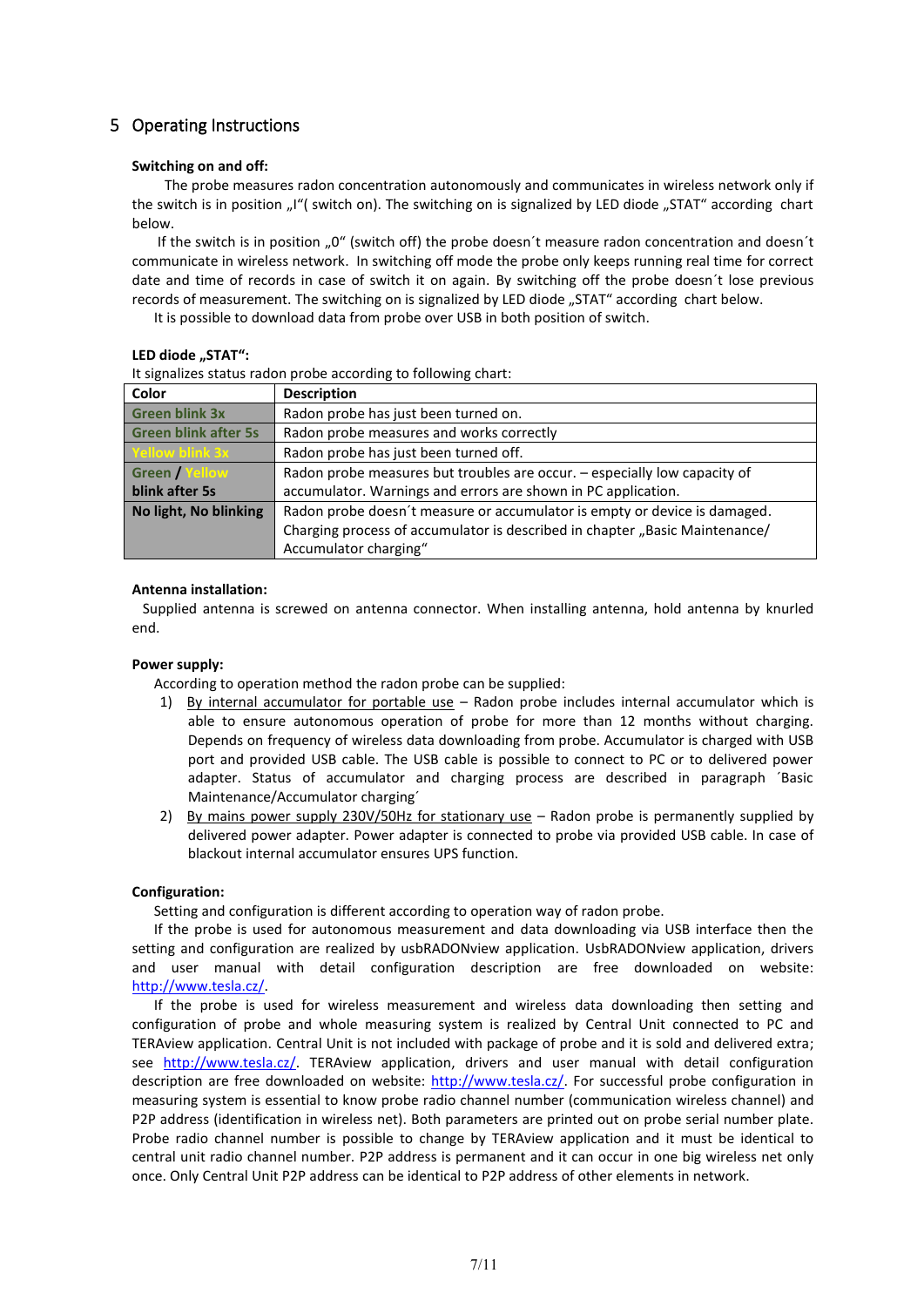# <span id="page-7-0"></span>6 Display Operation

Built-in display can continuous show measured result and basic parameters of probe. By reason of power saving the display isnt switched on permanently but it is switched on by pushing of button below display. By next pushing of button is changed screen on another in cyclic order. Approximately after 1 minute without pushing of the button the display is automatically switched off.



After first pushing of button from switched off display status is shown intro screen. There is shown basic information about probe as is version of firmware, serial number and status measurement running ON/OFF.



Go on basic data screen is possible by three ways:

- by next pushing of button on intro screen
- automatically after 5 seconds from intro screen
- directly from switched off display by pushing of button for longer than 1 second

Changing of three data screens is cyclic without intro screen and is possible to make by pushing of button. Data screens are on following pictures.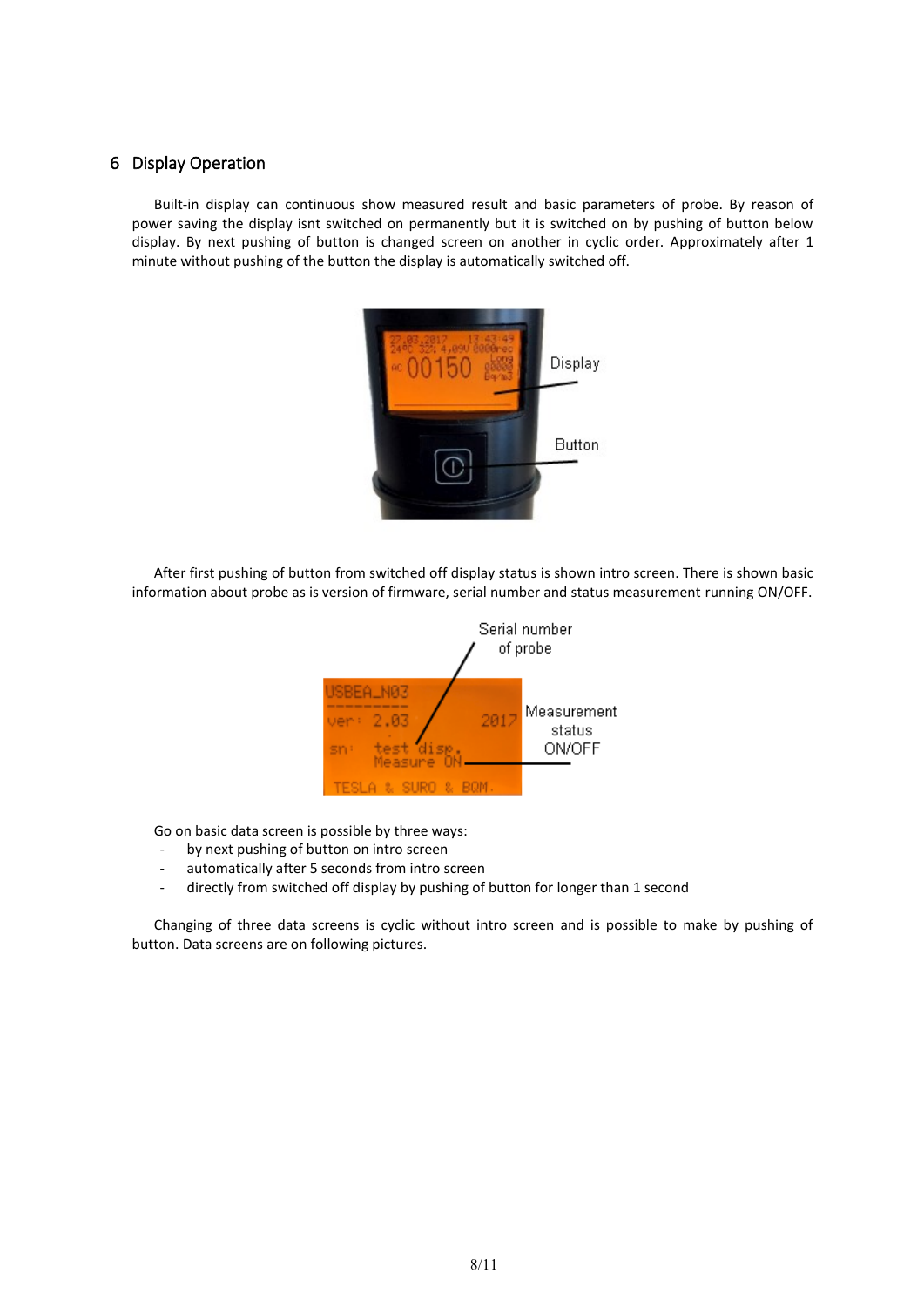

Basic data screen always mainly shows by bigger numerals the value of 1 hour moving average of radon concentration in Bq/m3 counted from RaA + RaC . Time behaviour of radon concentration is graphical shows in array of 128 x 24 pixels. It is always the graph of concentration records in memory calculated from RaA + RaC. In older version of probe the graph shows concentration records calculated according to setting "Measurement algorithm" AC or A in probe (on display then also see AC or A). Every columm means single data record. So for example if data record time interval is 30 minutes the graph shows time behaviour of radon concentration for last 64 hours.



Second graph shows current energy spectrum in array of 96 x 24 pixels and its parameters. Energy spectrum is divide into 96 interval and radon concentration is calculated from intervals d1-d2 (RaA) or from d1-d3 (RaA+RaC). Discriminations d1, d2, d3 are shows below graphs as well.

Numbers of impulses in discrimination intervals are counted during spectra record time interval (Trec) or till then if one of particular intervals reaches 255 impulses.



Parameters on third data screen are especially service data but record time intervals are useful.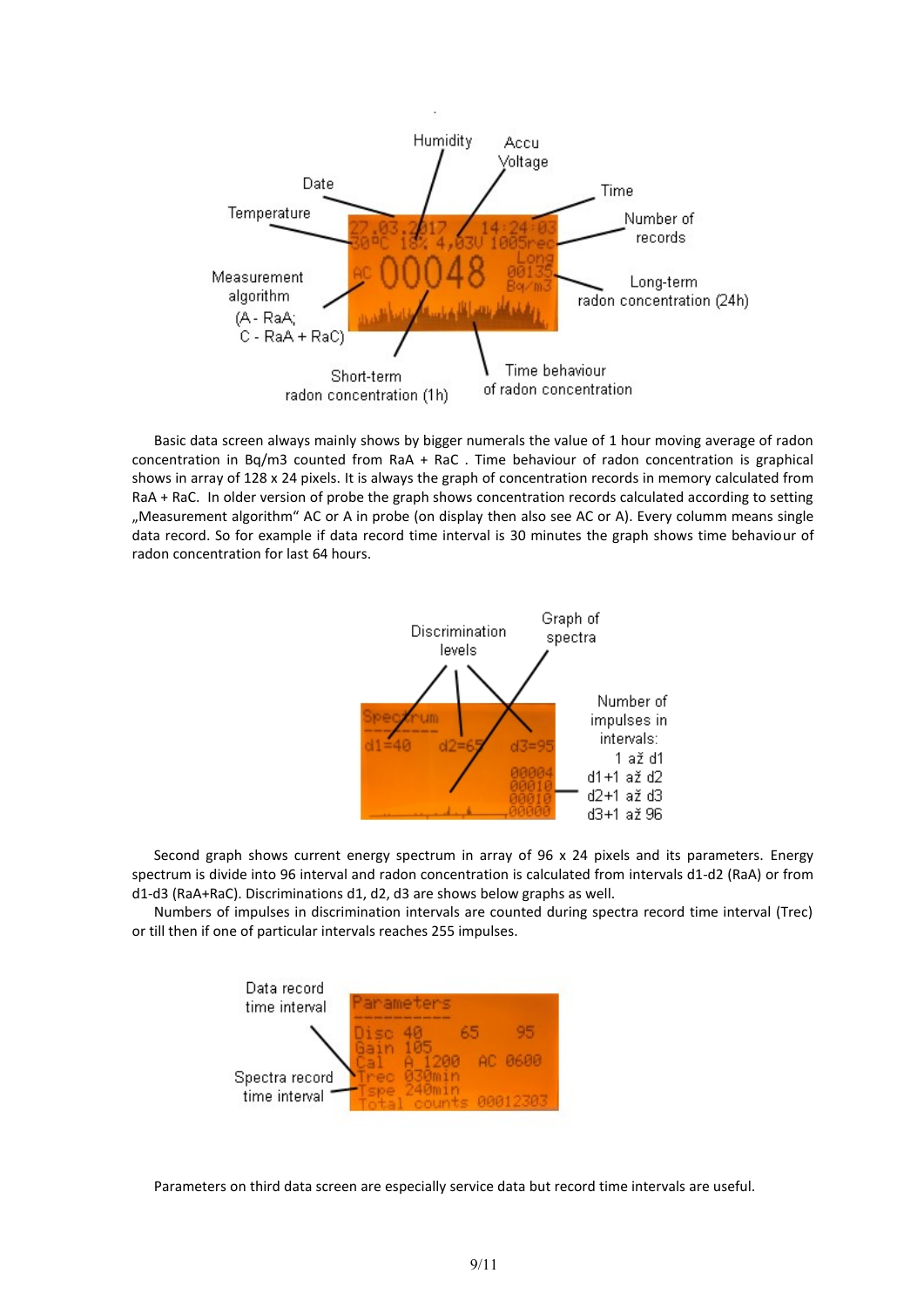#### **Notice: By display and button isnt possible to setup of probe. For setting of probe parameters is neccessary to used the PC software application usbRADONview or TERAview.**

#### <span id="page-9-0"></span>7 Basic Maintenance

#### **Accumulator charging:**

 During portable use of radon probe is essential to monitor state of internal accumulator and recharge it if necessary. If accumulator is discharged the probe automatically turns off. The probe is switched on again powering USB port.

Current state of accumulator can be determined by these ways:

1) By LED diode ´STAT´ - If LED starts blinking in green-yellow color it indicates that system is working incorrectly and one of main case is low voltage of accumulator. (see paragraph "Operation Manual / LED diode "STAT"")

2) In TERAview and usbRADONview application - where you can check current accumulator voltage. Voltage should not fall below 3.5 V, in limit conditions falls below 3.3V.

Accumulator is charged via USB port using supplied USB cable. USB cable can be connected to PC or to supplied power adapter. Connect USB cable with power to USB port of probe. LED diode ´CHRG´ next to USB port of probe indicates charging status according to following chart:

#### **LED diode ´CHRG´**

| Color                             | <b>Description</b>                                                    |
|-----------------------------------|-----------------------------------------------------------------------|
| <b>Green</b>                      | Accumulator is fully charged                                          |
| Yellow                            | Accumulator is being charged                                          |
| Green - Yellow alternate blinking | Accumulator is damaged, contact Service Center                        |
| No light, No blinking             | It is not connected to an external power supply or device is damaged. |

Accumulator is fully charged when LED diode ´CHRG´ is green. You can disconnect USB cable.

#### **Recalibration:**

We recommend regular recalibration of the device at the manufacturer within 1-2 years. Within the warranty period, one recalibration is free from the manufacturer.

## <span id="page-9-1"></span>8 EC Declaration of Conformity

EC Declaration of Conformity will be delivered by Tesla producer on request. If interested, please use contacts on the web [www.tesla.cz](http://www.tesla.cz/) .

## <span id="page-9-2"></span>9 Repairs

Any repairs and non basic maintenance must be performed exclusively by TESLA manufacturer.

#### TESLA Rubeska 215/1 190 00 Prague 9 - Vysocany [www.tesla.cz](http://www.tesla.cz/)

#### <span id="page-9-3"></span>10 Warranty

- This product is covered by warranty of 24 months from purchase date.
- In case of warranty claim, please contact our Service Department.
- Warranty covers any defects in materials or workmanship and excludes any damage resulting from or caused by transport or handling or by any misuse.
- Warranty ceases if product has been used improperly or its seal is broken.
- In case of warranty claim, warranty period is prolonged by number of days product was undergoing warranty repairs.
- After the end of its life, product must be handled as e-waste.